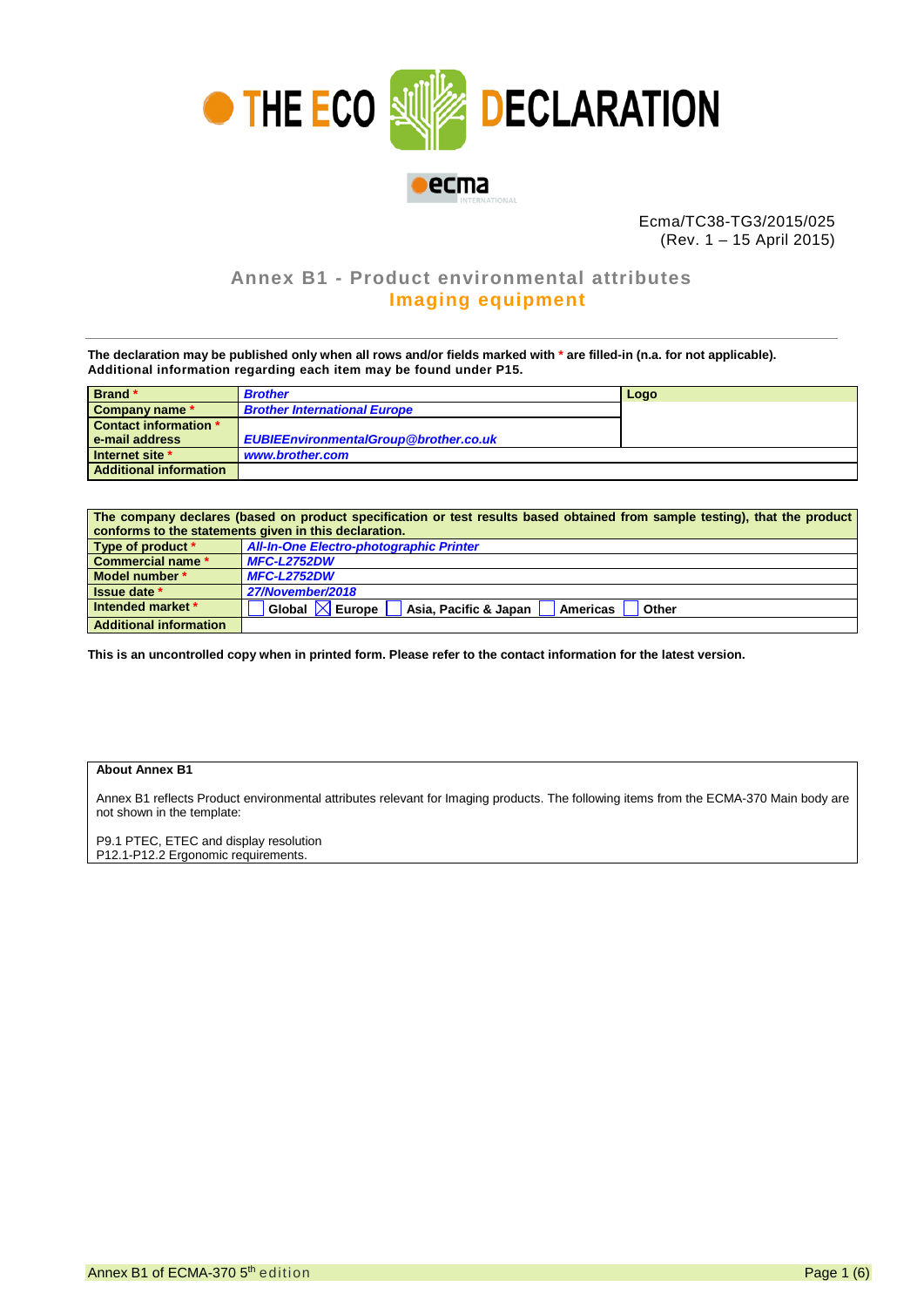| Model number *      |                                                                                                                                                                                                                                                                                                                                 | <b>MFC-L2752DW</b>                                                                                                                                                                                                                                                                                                                                    | Logo |                        |    |             |
|---------------------|---------------------------------------------------------------------------------------------------------------------------------------------------------------------------------------------------------------------------------------------------------------------------------------------------------------------------------|-------------------------------------------------------------------------------------------------------------------------------------------------------------------------------------------------------------------------------------------------------------------------------------------------------------------------------------------------------|------|------------------------|----|-------------|
| <b>Issue date</b> * |                                                                                                                                                                                                                                                                                                                                 | 27/November/2018                                                                                                                                                                                                                                                                                                                                      |      |                        |    |             |
|                     |                                                                                                                                                                                                                                                                                                                                 | <b>Product environmental attributes - Legal requirements</b>                                                                                                                                                                                                                                                                                          |      | <b>Requirement met</b> |    |             |
| Item                |                                                                                                                                                                                                                                                                                                                                 |                                                                                                                                                                                                                                                                                                                                                       |      | Yes                    | No | n.a.        |
| <b>P1</b>           |                                                                                                                                                                                                                                                                                                                                 | <b>Hazardous substances and preparations</b>                                                                                                                                                                                                                                                                                                          |      |                        |    |             |
| $P1.1*$             |                                                                                                                                                                                                                                                                                                                                 | Products do comply with the current European RoHS Directive. (See legal reference and NOTE B1)                                                                                                                                                                                                                                                        |      |                        |    |             |
| $P1.2*$             |                                                                                                                                                                                                                                                                                                                                 | Products do not contain Asbestos (see legal reference).                                                                                                                                                                                                                                                                                               |      |                        |    |             |
|                     | Comment: Legal reference has no maximum concentration value.                                                                                                                                                                                                                                                                    |                                                                                                                                                                                                                                                                                                                                                       |      |                        |    |             |
| $P1.3*$             | Products do not contain Ozone Depleting Substances: Chlorofluorocarbons (CFC),<br>$\boxtimes$<br>hydrobromofluorocarbons (HBFC), hydrochlorofluorcarbons (HCFC), Halons, carbontetrachloride, 1,1,1-<br>trichloroethane, methyl bromide (see legal reference). Comment: Legal reference has no maximum<br>concentration values. |                                                                                                                                                                                                                                                                                                                                                       |      |                        |    |             |
| $P1.4*$             |                                                                                                                                                                                                                                                                                                                                 | Products do not contain more than; 0,005% polychlorinated biphenyl (PCB), 0,005% polychlorinated<br>terphenyl (PCT) in preparations (see legal reference).                                                                                                                                                                                            |      | $\boxtimes$            |    |             |
| $P1.5*$             |                                                                                                                                                                                                                                                                                                                                 | Products do not contain more than 0,1% short chain chloroparaffins (SCCP) with 10-13 carbon atoms in the<br>chain containing at least 48% per mass of chlorine in the SCCP (see legal reference).                                                                                                                                                     |      | $\boxtimes$            |    |             |
| $P1.6*$             |                                                                                                                                                                                                                                                                                                                                 | Parts with direct and prolonged skin contact do not release nickel in concentrations above 0,5 µg/cm <sup>2</sup> /week<br>(see legal reference).<br>Comment: Max limit in legal reference when tested according to EN1811:2011-5.                                                                                                                    |      |                        |    | $\boxtimes$ |
| $P1.7*$             |                                                                                                                                                                                                                                                                                                                                 | REACH Article 33 information about substances in articles is available at (add URL or mail contact):<br>www.brother.eu/reach                                                                                                                                                                                                                          |      | IX                     |    |             |
| P <sub>2</sub>      | <b>Batteries</b>                                                                                                                                                                                                                                                                                                                |                                                                                                                                                                                                                                                                                                                                                       |      |                        |    |             |
| $P2.1*$             |                                                                                                                                                                                                                                                                                                                                 | If the product contains a battery or an accumulator, the battery/accumulator is labeled with the disposal<br>symbol. Information on proper disposal is provided in user manual. (See legal reference)                                                                                                                                                 |      |                        |    | $\boxtimes$ |
| $P2.2*$             | reference)                                                                                                                                                                                                                                                                                                                      | Batteries or accumulators do not contain more than 0,0005% of mercury or 0,002% of cadmium. (See legal                                                                                                                                                                                                                                                |      |                        |    | $\boxtimes$ |
| $P2.3*$             |                                                                                                                                                                                                                                                                                                                                 | Batteries and accumulators are readily removable. (See legal reference)                                                                                                                                                                                                                                                                               |      |                        |    | $\boxtimes$ |
| P <sub>3</sub>      |                                                                                                                                                                                                                                                                                                                                 | <b>Conformity verification &amp; Eco design (ErP)</b>                                                                                                                                                                                                                                                                                                 |      |                        |    |             |
| $P3.1*$             |                                                                                                                                                                                                                                                                                                                                 | The product is CE-marked to show conformance with applicable legal requirements (see legal reference).<br>The Declaration of Conformity can be requested at (add link or e-mail address):<br>http://support.brother.com/g/b/index.aspx?noautojudge=true                                                                                               |      |                        |    |             |
| $P3.2*$             |                                                                                                                                                                                                                                                                                                                                 | The product complies with the Eco design requirements for energy-related products,<br>(see legal reference).                                                                                                                                                                                                                                          |      |                        |    |             |
|                     |                                                                                                                                                                                                                                                                                                                                 | given in item P15 or added to this document,<br>Required information is;<br>$\boxtimes$ available at (add URL):                                                                                                                                                                                                                                       |      |                        |    |             |
|                     |                                                                                                                                                                                                                                                                                                                                 | http://support.brother.com/g/b/index.aspx?noautojudge=true                                                                                                                                                                                                                                                                                            |      |                        |    |             |
| P4                  |                                                                                                                                                                                                                                                                                                                                 | <b>Consumable materials</b>                                                                                                                                                                                                                                                                                                                           |      |                        |    |             |
| $P4.1*$             |                                                                                                                                                                                                                                                                                                                                 | If a photo conductor (drum, belt etc.) is used in the product, it does not contain cadmium max 0,01% (see<br>legal reference and NOTE B1).                                                                                                                                                                                                            |      | $\boxtimes$            |    |             |
| $P4.2*$             |                                                                                                                                                                                                                                                                                                                                 | If ink/toner is used in the product, it does not contain cadmium max 0,1% by weight (see legal reference).                                                                                                                                                                                                                                            |      |                        |    |             |
| $P4.3*$             |                                                                                                                                                                                                                                                                                                                                 | If the ink/toner formulation/preparation is classified as hazardous or contains a substance for which there<br>are Community workplace exposure limits, the product/packaging is adequately labeled according to<br>applicable regulations and a Safety Data Sheet (SDS) in accordance with these requirements is available<br>(see legal reference). |      |                        |    |             |
| <b>P5</b>           |                                                                                                                                                                                                                                                                                                                                 | <b>Product packaging</b>                                                                                                                                                                                                                                                                                                                              |      |                        |    |             |
| P5.1*               |                                                                                                                                                                                                                                                                                                                                 | Packaging and packaging components do not contain more than 0,01% lead, mercury, cadmium and<br>hexavalent chromium by weight of these together.                                                                                                                                                                                                      |      | $\bowtie$              |    |             |
| $P5.2*$             |                                                                                                                                                                                                                                                                                                                                 | The packaging materials are marked with abbreviations and numbers indicating the nature of the material(s)<br>used (see legal reference).                                                                                                                                                                                                             |      | $\boxtimes$            |    |             |
| P5.3*               |                                                                                                                                                                                                                                                                                                                                 | The product packaging material is free from ozone depleting substances as specified in the Montreal<br>Protocol (see legal reference).<br>Comment: Legal reference has no maximum concentration values.                                                                                                                                               |      | $\boxtimes$            |    |             |
| P <sub>6</sub>      |                                                                                                                                                                                                                                                                                                                                 | <b>Treatment information</b>                                                                                                                                                                                                                                                                                                                          |      |                        |    |             |
| $P6.1*$             |                                                                                                                                                                                                                                                                                                                                 | Information for recyclers/treatment facilities is available (see legal reference).                                                                                                                                                                                                                                                                    |      | $\boxtimes$            |    |             |

-

<span id="page-1-1"></span><span id="page-1-0"></span>NOTE B1 Restriction applies to the homogeneous material, unless other specified and expressed in weight %. Stating "Yes" means that the product is compliant with the mandatory requirements.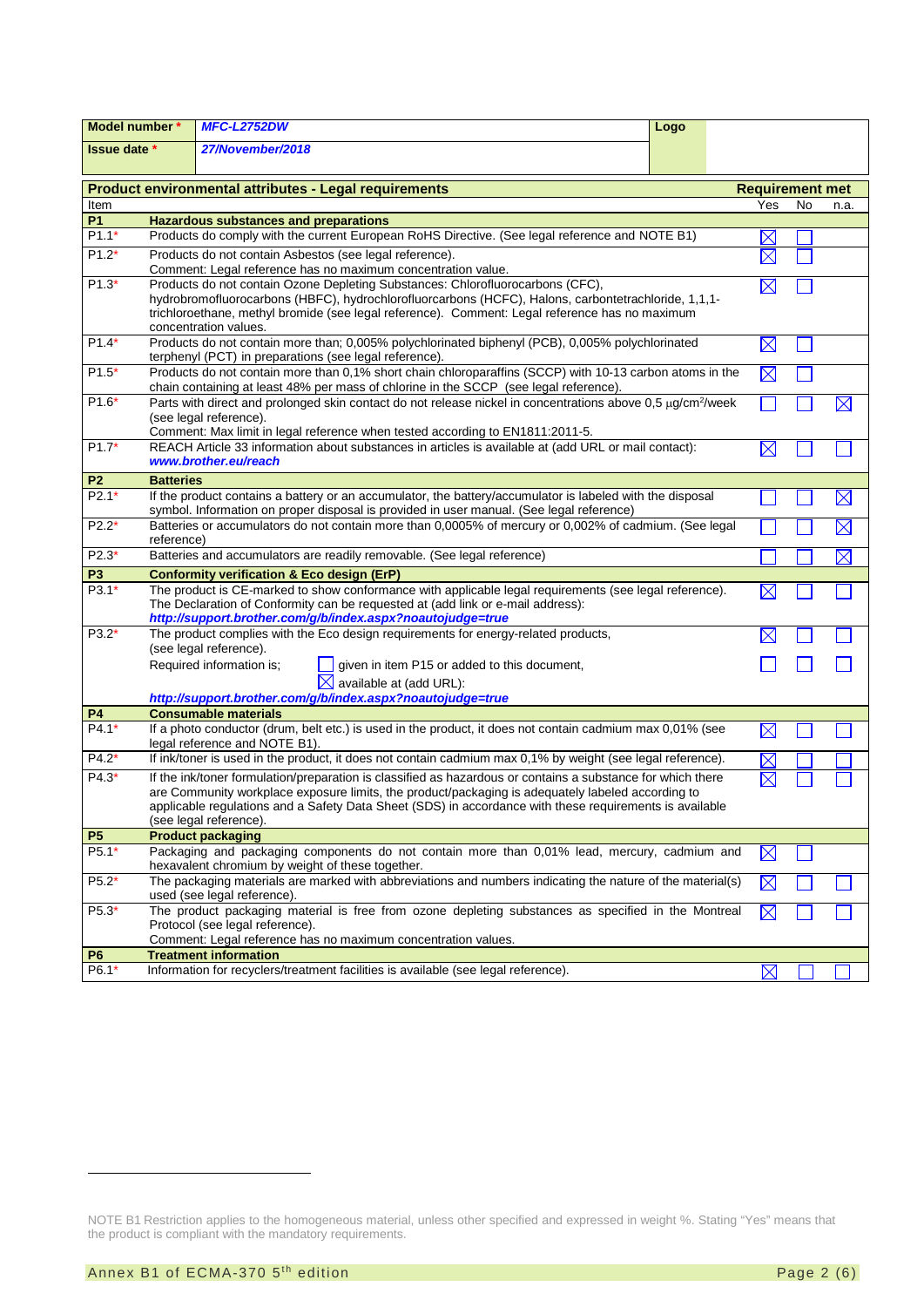| Model number *      |                                                                                                                                                                            | <b>MFC-L2752DW</b>                                                                                                                                                                                                                                                                                                                                                                    | Logo                      |                        |             |      |
|---------------------|----------------------------------------------------------------------------------------------------------------------------------------------------------------------------|---------------------------------------------------------------------------------------------------------------------------------------------------------------------------------------------------------------------------------------------------------------------------------------------------------------------------------------------------------------------------------------|---------------------------|------------------------|-------------|------|
| <b>Issue date *</b> |                                                                                                                                                                            | 27/November/2018                                                                                                                                                                                                                                                                                                                                                                      |                           |                        |             |      |
|                     |                                                                                                                                                                            | Product environmental attributes - Market requirements (See General NOTE GN below)<br>- Environmental conscious design                                                                                                                                                                                                                                                                |                           | <b>Requirement met</b> |             |      |
| Item                |                                                                                                                                                                            | *=mandatory to fill in. Additional information regarding each item may be found under P14.                                                                                                                                                                                                                                                                                            |                           | Yes                    | No          | n.a. |
| <b>P7</b>           | <b>Design</b>                                                                                                                                                              |                                                                                                                                                                                                                                                                                                                                                                                       |                           |                        |             |      |
|                     |                                                                                                                                                                            | <b>Disassembly, recycling</b><br>Parts that have to be treated separately are easily separable                                                                                                                                                                                                                                                                                        |                           |                        |             |      |
| $P7.1*$             |                                                                                                                                                                            | $\times$<br>$\times$                                                                                                                                                                                                                                                                                                                                                                  |                           |                        |             |      |
| P7.2*               | Plastic materials in covers/housing have no surface coating.                                                                                                               |                                                                                                                                                                                                                                                                                                                                                                                       |                           |                        |             |      |
| $\overline{P7.3*}$  |                                                                                                                                                                            | Plastic parts > 100 g consist of one material or of easily separable materials.                                                                                                                                                                                                                                                                                                       |                           | $\boxtimes$            |             |      |
| P7.4*               |                                                                                                                                                                            | Plastic parts > 25 g have material codes according to ISO 11469 referring ISO 1043-4.                                                                                                                                                                                                                                                                                                 |                           | $\times$               |             |      |
| P7.5                |                                                                                                                                                                            | Plastic parts are free from metal inlays or have inlays that can be removed with commonly available tools.                                                                                                                                                                                                                                                                            |                           | $\times$               |             |      |
| P7.6*               |                                                                                                                                                                            | Labels are easily separable. (This requirement does not apply to safety/regulatory labels).                                                                                                                                                                                                                                                                                           |                           | $\boxtimes$            |             |      |
|                     | <b>Product lifetime</b>                                                                                                                                                    |                                                                                                                                                                                                                                                                                                                                                                                       |                           |                        |             |      |
| P7.7*               |                                                                                                                                                                            | Upgrading can be done e.g. with processor, memory, cards or drives                                                                                                                                                                                                                                                                                                                    |                           |                        |             |      |
| P7.8*               |                                                                                                                                                                            | Upgrading can be done using commonly available tools                                                                                                                                                                                                                                                                                                                                  |                           |                        | $\boxtimes$ |      |
| P7.9.               |                                                                                                                                                                            | Spare parts are available after end of production for: 7 years                                                                                                                                                                                                                                                                                                                        |                           |                        |             |      |
| P7.10               |                                                                                                                                                                            | Service is available after end of production for: 7years                                                                                                                                                                                                                                                                                                                              |                           |                        |             |      |
|                     |                                                                                                                                                                            | <b>Material and substance requirements</b>                                                                                                                                                                                                                                                                                                                                            |                           |                        |             |      |
| P7.11*              |                                                                                                                                                                            | Product cover/housing material type (e.g. plastics, metal, aluminum):                                                                                                                                                                                                                                                                                                                 |                           |                        |             |      |
|                     |                                                                                                                                                                            | Material type: PS-HI<br>Material type <b>PC/ABS</b>                                                                                                                                                                                                                                                                                                                                   | Material type: <b>ABS</b> |                        |             |      |
| P7.12               |                                                                                                                                                                            | Insulation materials of external electrical cables are PVC free.                                                                                                                                                                                                                                                                                                                      |                           |                        | $\bowtie$   |      |
| P7.13               |                                                                                                                                                                            | Insulation materials of internal electrical cables are PVC free.                                                                                                                                                                                                                                                                                                                      |                           |                        | $\boxtimes$ |      |
| P7.14               |                                                                                                                                                                            | External plastic casing/cover parts > 25 g contain no more than 0,1% weight (1000 ppm) bromine and 0,1%<br>weight (1000 ppm) chlorine attributable to brominated flame retardants, chlorinated flame retardants, and<br>polyvinyl chloride or 0,3% weight (3000 ppm) bromine and 0,3% weight (3000 ppm) chlorine in parts<br>containing more than 25% post-consumer recycled content. |                           | $\boxtimes$            |             |      |
| P7.15               | $\boxtimes$<br>Printed circuit boards, PCBs (without components) are low halogen: all $\Box$ PCBs > 25 g<br>are low<br>halogen as defined in IEC 61249-2-21. (See NOTE B2) |                                                                                                                                                                                                                                                                                                                                                                                       |                           |                        |             |      |
| P7.16               | Flame retarded plastic parts > 25 g in covers / housings are marked according ISO 1043-4:<br>$\boxtimes$                                                                   |                                                                                                                                                                                                                                                                                                                                                                                       |                           |                        |             |      |
|                     | Marking: FR(40)                                                                                                                                                            |                                                                                                                                                                                                                                                                                                                                                                                       |                           |                        |             |      |
| P7.17               |                                                                                                                                                                            | Alt. 1: Chemical specifications of flame retardants in printed circuit boards $>$ 25 g (without components):                                                                                                                                                                                                                                                                          |                           |                        |             |      |
|                     | TBBPA (additive) $\boxtimes$ , TBBPA (reactive) $\boxtimes$ (See NOTE B3), Other; chemical name:<br>CAS#                                                                   |                                                                                                                                                                                                                                                                                                                                                                                       | $\boxtimes$               |                        |             |      |
|                     | Alt. 2: Chemical specifications of flame retardants in printed circuit boards (without components) > 25 g<br>according ISO 1043-4:                                         |                                                                                                                                                                                                                                                                                                                                                                                       |                           |                        |             |      |
| P7.18               |                                                                                                                                                                            | Alt. 1: Flame retarded plastic parts > 25 g contain the following flame retardant substances/preparations in                                                                                                                                                                                                                                                                          |                           |                        |             |      |
|                     |                                                                                                                                                                            | concentrations above 0,1%:<br>1. Chemical name:<br>(See NOTE B4)<br>, CAS #:<br>2. Chemical name:<br>, CAS $#$ :<br>3. Chemical name:<br>, CAS $#$ :                                                                                                                                                                                                                                  |                           |                        |             |      |
|                     | FR(17), FR(40)                                                                                                                                                             | $\underline{\text{Alt}}$ . 2: Chemical specifications of flame retardants in plastic parts > 25 g according ISO 1043-4:                                                                                                                                                                                                                                                               |                           | Х                      |             |      |
| P7.19               |                                                                                                                                                                            | In plastic parts > 25 g, flame retardant substances/preparations above 0,1% are used which have been<br>assigned the following Risk phrases;<br>and Hazard statements:                                                                                                                                                                                                                |                           |                        |             |      |
|                     | The source(s) for these classifications is/are found at (add URL(s)):<br>(See NOTE B5)                                                                                     |                                                                                                                                                                                                                                                                                                                                                                                       |                           |                        |             |      |
| $P7.20*$            | Postconsumer recycled plastic material content is used in the product (See NOTE B6):<br>$\boxtimes$                                                                        |                                                                                                                                                                                                                                                                                                                                                                                       |                           |                        |             |      |
|                     | a)<br>or                                                                                                                                                                   | If YES; at least one of the two alternatives below shall be answered;<br>Of total plastic parts' weight > 25 g, the postconsumer recycled plastic material content (calculated as a<br>percentage of total plastic by weight) is 0.1 %.                                                                                                                                               |                           |                        |             |      |
|                     | b)                                                                                                                                                                         | The weight of recycled material is<br>g.                                                                                                                                                                                                                                                                                                                                              |                           |                        |             |      |

<span id="page-2-0"></span>GENERAL NOTE Standard references should direct to the latest version of a standard. If an older version of a standard is used, section P15 shall be used for explanation.

-

<span id="page-2-1"></span>NOTE B2 IEC 61249-2-21 defines maximum limits of 900 ppm for each of the substances chlorine and bromine and a maximum limit of 1500ppm of these substances combined. The standard does not address fluorine, iodine and astatine which are included in the group of halogens.

<span id="page-2-2"></span>NOTE B3 and B4 A Guidance document on Chemical substances is available; see<http://www.ecma-international.org/publications/standards/Ecma-370.htm>

<span id="page-2-4"></span><span id="page-2-3"></span>NOTE B5 If a certain substance has been assigned a certain risk phrases / hazard statement in the referenced source, this does not necessarily mean the substance has been tested for all of the hazards referred to by a certain customer.

<span id="page-2-5"></span>NOTE B6 Applies to a product containing plastic parts whose combined weight exceeds 100 g with the exception of printed circuit boards, cables, connectors and electronic components and bio-based plastic material.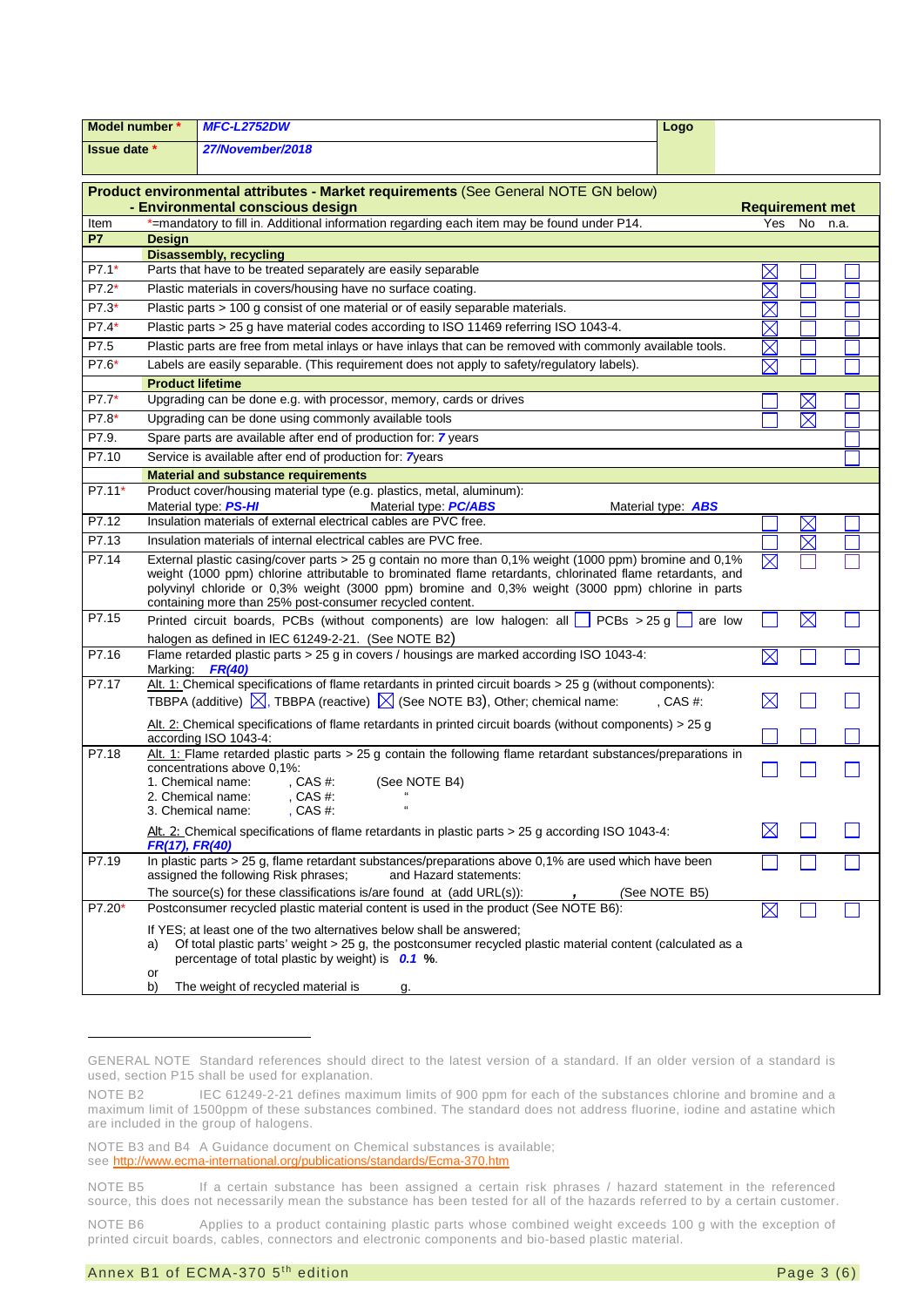| Model number *<br><b>MFC-L2752DW</b>                                                             |                                                                                                                                                                                                                                                                                                           |                               |                                                                                                                            |                                                             | Logo                                  |                                               |                        |        |             |
|--------------------------------------------------------------------------------------------------|-----------------------------------------------------------------------------------------------------------------------------------------------------------------------------------------------------------------------------------------------------------------------------------------------------------|-------------------------------|----------------------------------------------------------------------------------------------------------------------------|-------------------------------------------------------------|---------------------------------------|-----------------------------------------------|------------------------|--------|-------------|
| 27/November/2018<br><b>Issue date</b> *                                                          |                                                                                                                                                                                                                                                                                                           |                               |                                                                                                                            |                                                             |                                       |                                               |                        |        |             |
| Product environmental attributes - Market requirements (continued)                               |                                                                                                                                                                                                                                                                                                           |                               |                                                                                                                            |                                                             |                                       |                                               | <b>Requirement met</b> |        |             |
| Item                                                                                             |                                                                                                                                                                                                                                                                                                           |                               |                                                                                                                            |                                                             |                                       |                                               | Yes                    | No.    | n.a.        |
| P7.21*                                                                                           |                                                                                                                                                                                                                                                                                                           |                               | Material and substance requirements (continued)<br>Biobased plastic material content is used in the product (See NOTE B7): |                                                             |                                       |                                               |                        |        |             |
|                                                                                                  |                                                                                                                                                                                                                                                                                                           |                               |                                                                                                                            |                                                             |                                       |                                               |                        | X      |             |
|                                                                                                  | If YES; at least one of the two alternatives below shall be answered;<br>Of total plastic parts' weight $>$ 25 g, the biobased plastic material content (calculated as a percentage of<br>a)<br>total plastic by weight) is<br>$\%$ .<br>or<br>The weight of the biobased plastic material is<br>b)<br>g. |                               |                                                                                                                            |                                                             |                                       |                                               |                        |        |             |
| $P7.22*$                                                                                         |                                                                                                                                                                                                                                                                                                           |                               | Light sources are free from mercury, i.e. less than 0,1 mg/lamp.<br>If mercury is used specify: Number of lamps:           |                                                             | and maximum mercury content per lamp: |                                               | $\boxtimes$<br>mg      |        |             |
| P <sub>8</sub>                                                                                   | <b>Batteries</b>                                                                                                                                                                                                                                                                                          |                               |                                                                                                                            |                                                             |                                       |                                               |                        |        |             |
| P8.1*                                                                                            |                                                                                                                                                                                                                                                                                                           | Battery chemical composition: |                                                                                                                            |                                                             |                                       |                                               |                        |        | $\bowtie$   |
| P <sub>9</sub><br>P9.1                                                                           |                                                                                                                                                                                                                                                                                                           |                               | <b>Energy consumption (See NOTE B8)</b><br>For the product the following power levels or energy consumptions are reported: |                                                             |                                       |                                               |                        |        |             |
|                                                                                                  |                                                                                                                                                                                                                                                                                                           |                               |                                                                                                                            |                                                             |                                       |                                               |                        |        |             |
| Energy mode *                                                                                    |                                                                                                                                                                                                                                                                                                           |                               | Power level at<br>100 $V$ AC                                                                                               | Power level at<br><b>115</b> V AC                           | Power level at<br>230 V AC            | Reference/Standard<br>modes and test method * | for                    | energy |             |
| Sleep mode for ENERGY<br><b>STAR® Operational Mode</b><br>(OM) products                          |                                                                                                                                                                                                                                                                                                           |                               | W                                                                                                                          | W                                                           | W                                     |                                               |                        |        | $\boxtimes$ |
| Standby/off mode for<br><b>ENERGY STAR Operational</b><br>Mode (OM) products                     |                                                                                                                                                                                                                                                                                                           |                               | W                                                                                                                          | W                                                           | W                                     |                                               |                        |        | $\boxtimes$ |
| <b>TEC value for ENERGY STAR</b><br><b>TEC</b> products                                          |                                                                                                                                                                                                                                                                                                           |                               | kWh/week                                                                                                                   | kWh/week                                                    | 1.412<br>kWh/week                     |                                               |                        |        |             |
| (TEC= Typical Energy                                                                             |                                                                                                                                                                                                                                                                                                           |                               |                                                                                                                            |                                                             |                                       |                                               |                        |        |             |
| <b>Printing</b>                                                                                  |                                                                                                                                                                                                                                                                                                           |                               | W                                                                                                                          | W                                                           | <b>Approx. 475 W</b>                  |                                               |                        |        |             |
| <b>Copying</b>                                                                                   |                                                                                                                                                                                                                                                                                                           |                               | W                                                                                                                          | W                                                           | Approx. 485 W                         |                                               |                        |        |             |
|                                                                                                  | <b>Quiet Mode/Copying</b>                                                                                                                                                                                                                                                                                 |                               | W                                                                                                                          | W                                                           | Approx. 260 W                         |                                               |                        |        |             |
|                                                                                                  | <b>Quiet Mode/Printing</b>                                                                                                                                                                                                                                                                                |                               | W                                                                                                                          | W                                                           | Approx. 260 W                         |                                               |                        |        |             |
| <b>Ready</b>                                                                                     |                                                                                                                                                                                                                                                                                                           |                               | W                                                                                                                          | W                                                           | Approx. 42 W                          |                                               |                        |        |             |
| <b>Sleep</b>                                                                                     |                                                                                                                                                                                                                                                                                                           |                               | W                                                                                                                          | W                                                           | Approx. 6.4 W                         |                                               |                        |        |             |
| <b>Deep Sleep</b>                                                                                |                                                                                                                                                                                                                                                                                                           |                               | W                                                                                                                          | W                                                           | Approx. 1.1 W                         |                                               |                        |        |             |
| <b>Power Off</b>                                                                                 |                                                                                                                                                                                                                                                                                                           |                               | W                                                                                                                          | W                                                           | <b>Approx. 0.03 W</b>                 |                                               |                        |        |             |
|                                                                                                  | <b>Networked Standby</b>                                                                                                                                                                                                                                                                                  |                               | W                                                                                                                          | W                                                           | <b>Approx. 5.10 W</b>                 |                                               |                        |        |             |
|                                                                                                  |                                                                                                                                                                                                                                                                                                           |                               | External Power Supply Efficiency Level (International Efficiency Marking Protocol) *:                                      |                                                             |                                       |                                               |                        |        | $\boxtimes$ |
| Print/Scan Speed *                                                                               |                                                                                                                                                                                                                                                                                                           |                               | 34 images per second                                                                                                       |                                                             |                                       |                                               |                        |        |             |
|                                                                                                  |                                                                                                                                                                                                                                                                                                           |                               | Default time to enter energy save mode: 1<br>minutes                                                                       |                                                             |                                       |                                               |                        |        |             |
| P9.2*<br>Information about the energy save function is provided with the product.<br>$\boxtimes$ |                                                                                                                                                                                                                                                                                                           |                               |                                                                                                                            |                                                             |                                       |                                               |                        |        |             |
| <b>P10</b>                                                                                       | <b>Emissions</b>                                                                                                                                                                                                                                                                                          |                               |                                                                                                                            |                                                             |                                       |                                               |                        |        |             |
| P10.1                                                                                            |                                                                                                                                                                                                                                                                                                           |                               | Noise emission - Declared according to ISO 9296 (See NOTE B9)                                                              |                                                             |                                       |                                               |                        |        |             |
|                                                                                                  | Mode description<br>Statistical upper limit A-weighted sound power level,<br>Mode<br>$L_{WA,c}$ (B)                                                                                                                                                                                                       |                               |                                                                                                                            |                                                             |                                       |                                               |                        |        |             |
|                                                                                                  | Idle                                                                                                                                                                                                                                                                                                      |                               |                                                                                                                            |                                                             |                                       |                                               |                        |        |             |
|                                                                                                  | Operation                                                                                                                                                                                                                                                                                                 |                               | <b>Printing(mono)</b>                                                                                                      |                                                             | 6.59                                  |                                               |                        |        |             |
|                                                                                                  | Other mode                                                                                                                                                                                                                                                                                                |                               |                                                                                                                            |                                                             |                                       |                                               |                        |        |             |
|                                                                                                  |                                                                                                                                                                                                                                                                                                           | Measured according to:        | $ SO\,7779 $                                                                                                               | ECMA-74<br>Other DE-UZ 205 (only if not covered by ECMA-74) |                                       |                                               |                        |        |             |
|                                                                                                  |                                                                                                                                                                                                                                                                                                           |                               |                                                                                                                            |                                                             |                                       |                                               |                        |        |             |

<span id="page-3-0"></span>NOTE B7 The following is to be excluded from the calculation of percentage: printed circuit boards, labels, cables, connectors and electronic components and postconsumer recycled plastic.

<span id="page-3-1"></span>NOTE B8 A Guidance document on Energy Efficiency is available; see<http://www.ecma-international.org/publications/standards/Ecma-370.htm>

<span id="page-3-2"></span>NOTE B9 A Guidance document on Acoustic Noise is available; see<http://www.ecma-international.org/publications/standards/Ecma-370.htm>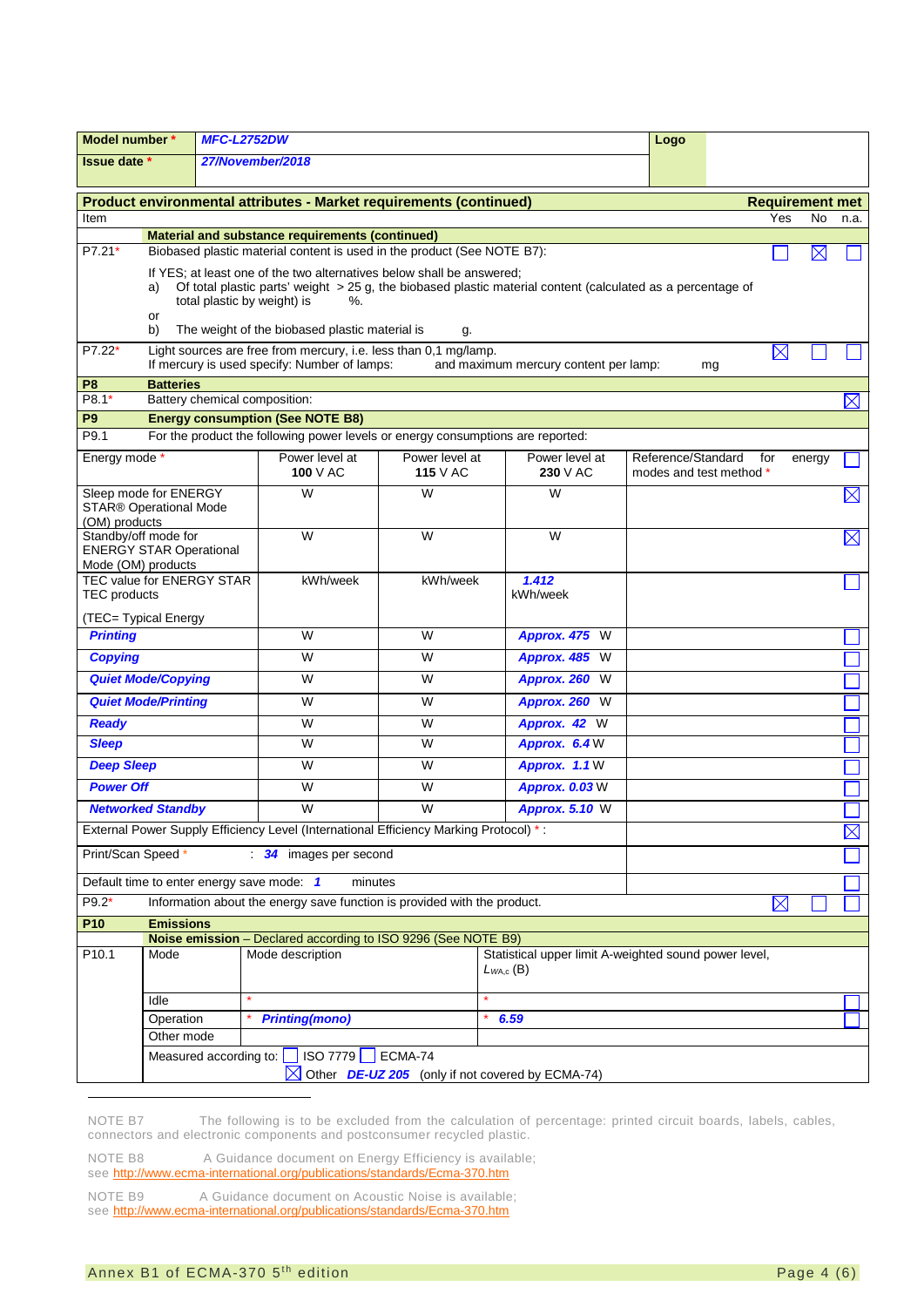| Model number *    |                                                                                                                                                        | <b>MFC-L2752DW</b>                                                                                                                                         |                                        |                       |                                                                          |         | Logo                                                                          |             |                       |                        |
|-------------------|--------------------------------------------------------------------------------------------------------------------------------------------------------|------------------------------------------------------------------------------------------------------------------------------------------------------------|----------------------------------------|-----------------------|--------------------------------------------------------------------------|---------|-------------------------------------------------------------------------------|-------------|-----------------------|------------------------|
| Issue date *      |                                                                                                                                                        | 27/November/2018                                                                                                                                           |                                        |                       |                                                                          |         |                                                                               |             |                       |                        |
|                   |                                                                                                                                                        |                                                                                                                                                            |                                        |                       |                                                                          |         |                                                                               |             |                       |                        |
|                   | Product environmental attributes - Market requirements (continued)                                                                                     |                                                                                                                                                            |                                        |                       |                                                                          |         |                                                                               |             |                       | <b>Requirement met</b> |
| Item              |                                                                                                                                                        |                                                                                                                                                            |                                        |                       |                                                                          |         |                                                                               | Yes         | <b>No</b>             | n.a.                   |
| $P10.2*$          |                                                                                                                                                        | <b>Chemical emissions from printing products (See NOTE B10)</b>                                                                                            |                                        |                       |                                                                          |         |                                                                               | $\boxtimes$ |                       |                        |
|                   | Test performed according to ECMA-328 Determination of Chemical Emission Rates from Electronic<br>Equipment (ISO/IEC 28360)  , other specify: DE-UZ 205 |                                                                                                                                                            |                                        |                       |                                                                          |         |                                                                               |             |                       |                        |
| P <sub>10.3</sub> | Typical emission rate (operation phase) is (mg/h):                                                                                                     |                                                                                                                                                            |                                        |                       |                                                                          |         |                                                                               |             |                       |                        |
|                   |                                                                                                                                                        | Electrophotographic devices: Ozone                                                                                                                         |                                        | Dust                  | Styrene                                                                  | Benzene | <b>TVOC</b>                                                                   |             |                       |                        |
|                   | Ink devices:                                                                                                                                           |                                                                                                                                                            |                                        | Dust                  | Styrene                                                                  | Benzene | <b>TVOC</b>                                                                   |             |                       |                        |
|                   |                                                                                                                                                        | Note: compliance with maximum emission rates in eco labels to be declared in P14.                                                                          |                                        |                       |                                                                          |         |                                                                               |             |                       |                        |
| P <sub>11</sub>   |                                                                                                                                                        | <b>Consumable materials for printing products</b>                                                                                                          |                                        |                       |                                                                          |         |                                                                               |             |                       |                        |
| $P11.1*$          |                                                                                                                                                        | A Safety Data Sheet (SDS) is available for the ink/toner preparation, even if not legally required (see P4.3).                                             |                                        |                       |                                                                          |         |                                                                               | $\boxtimes$ |                       |                        |
| $P11.2*$          | EN 12281.                                                                                                                                              | Paper containing post-consumer recycled fibers can be used, provided that it meets the requirements of                                                     |                                        |                       |                                                                          |         |                                                                               | $\boxtimes$ |                       |                        |
| P11.3*            |                                                                                                                                                        | 2-sided (duplex) printing/copying is an integrated product function.                                                                                       |                                        |                       |                                                                          |         |                                                                               | $\boxtimes$ |                       |                        |
| $P11.4*$          |                                                                                                                                                        | The product is delivered to end-user with default auto-duplex enabled.                                                                                     |                                        |                       |                                                                          |         |                                                                               |             | $\boldsymbol{\times}$ |                        |
| P <sub>13</sub>   |                                                                                                                                                        | <b>Packaging and documentation</b>                                                                                                                         |                                        |                       |                                                                          |         |                                                                               |             |                       |                        |
| $P13.1*$          |                                                                                                                                                        | Product packaging material type(s): <b>CRGTD-FBRBRD</b><br>Product packaging material type(s) PS-E<br>Product packaging material type(s): HDPE             |                                        |                       | weight $(kg)$ : 2.33<br>weight $(kg)$ : $0.44$<br>weight $(kg)$ : $0.09$ |         |                                                                               |             |                       |                        |
| $P13.2*$          |                                                                                                                                                        | Product plastic primary packaging is free from PVC.                                                                                                        |                                        |                       |                                                                          |         |                                                                               | $\boxtimes$ |                       |                        |
| $P13.3*$          | For product primary corrugated fiberboard packaging, specify the contained percentage of minimum post-<br>consumer recovered fiber content:<br>50 %    |                                                                                                                                                            |                                        |                       |                                                                          |         |                                                                               |             |                       |                        |
| $P13.4*$          | Specify media for user and product documentation (tick box):<br>Electronic $\boxtimes$ , Paper $\boxtimes$ , Other                                     |                                                                                                                                                            |                                        |                       |                                                                          |         |                                                                               |             |                       |                        |
| P <sub>13.5</sub> |                                                                                                                                                        | (Please only complete this item if paper documentation used)<br>User and product documentation on paper media is chlorine-free:<br>If Yes, please specify: |                                        |                       |                                                                          |         |                                                                               |             | $\boxtimes$           |                        |
|                   |                                                                                                                                                        | Totally chlorine-free<br>Elemental chlorine-free<br>Processed chlorine-free                                                                                |                                        |                       |                                                                          |         |                                                                               |             |                       |                        |
| P14               |                                                                                                                                                        | <b>Voluntary programs:</b>                                                                                                                                 |                                        |                       |                                                                          |         |                                                                               |             |                       |                        |
| P <sub>14.1</sub> |                                                                                                                                                        | The product meets the requirements of the following voluntary program(s):                                                                                  |                                        |                       |                                                                          |         |                                                                               |             |                       |                        |
|                   | Eco-label:<br>Eco-label:                                                                                                                               | <b>ENERGY STAR®</b>                                                                                                                                        | Criteria version:<br>Criteria version: | Criteria version: 2.0 | Date: <b>9/July/2018</b><br>Date:<br>Date:                               |         | Product category: Imaging Equipment<br>Product category:<br>Product category: |             |                       |                        |
| P <sub>15</sub>   |                                                                                                                                                        | <b>Additional information (See NOTE B11)</b>                                                                                                               |                                        |                       |                                                                          |         |                                                                               |             |                       |                        |
|                   |                                                                                                                                                        | Recyclable rate: 81.4%                                                                                                                                     |                                        |                       |                                                                          |         |                                                                               |             |                       |                        |
|                   |                                                                                                                                                        |                                                                                                                                                            |                                        |                       |                                                                          |         |                                                                               |             |                       |                        |

-

<span id="page-4-0"></span>NOTE B10 A Guidance document on Chemical Emissions is available;

see<http://www.ecma-international.org/publications/standards/Ecma-370.htm>

<span id="page-4-1"></span>NOTE B11 Additional lines may be inserted to declare further items, by positioning the cursor at the far right of the row and hitting the <Enter> key.